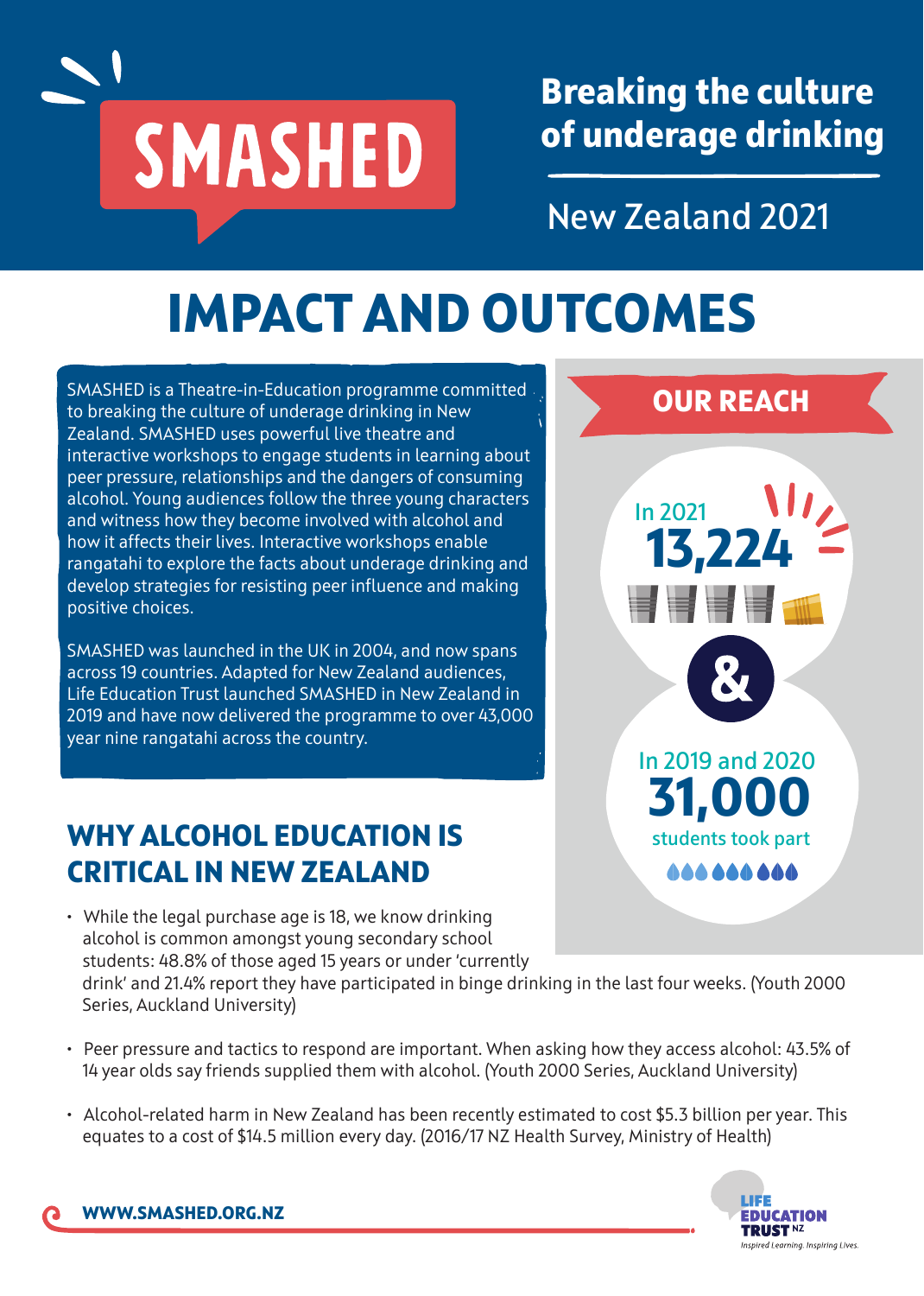



#### **INTRODUCTION**

This summary highlights the key findings from the 2021 SMASHED surveys conducted both pre and post programme delivery by students, and also post delivery by Teachers. Surveys were conducted during the tour period of April to August 2021 (tour length impacted by lockdowns).

#### **SURVEY PARTICIPANTS**

Of the 13,224 year 9 students that took part in the programme in 2021;

- 5,231 students completed the pre survey
- 2,108 students completed the post survey
- 65 teachers or school leaders completed the post teacher survey
- SMASHED was performed at 62 schools, all of which were invited to participate in the surveys

Students involved were aged 12 – 15 years old, with 96% falling into the 13 - 14 year old age group. Surveys were conducted online.

#### **PERCEIVED VALUE OF SMASHED**

After seeing SMASHED

## **83 PERCENT**

of students agreed that it was a 'good way to learn about the dangers of underage drinking.'

of teachers agreed that it is important that programmes like this exist in schools.

**98 PERCENT**

- 84% of teachers thought their students understood more about the dangers of underage drinking than they did before taking part in SMASHED.
- 86% of teachers thought the performance and workshop explored issues around underage drinking which are relevant to this age group.
- 78% of teachers felt more confident to talk with young people about the dangers of underage drinking after participating in SMASHED.

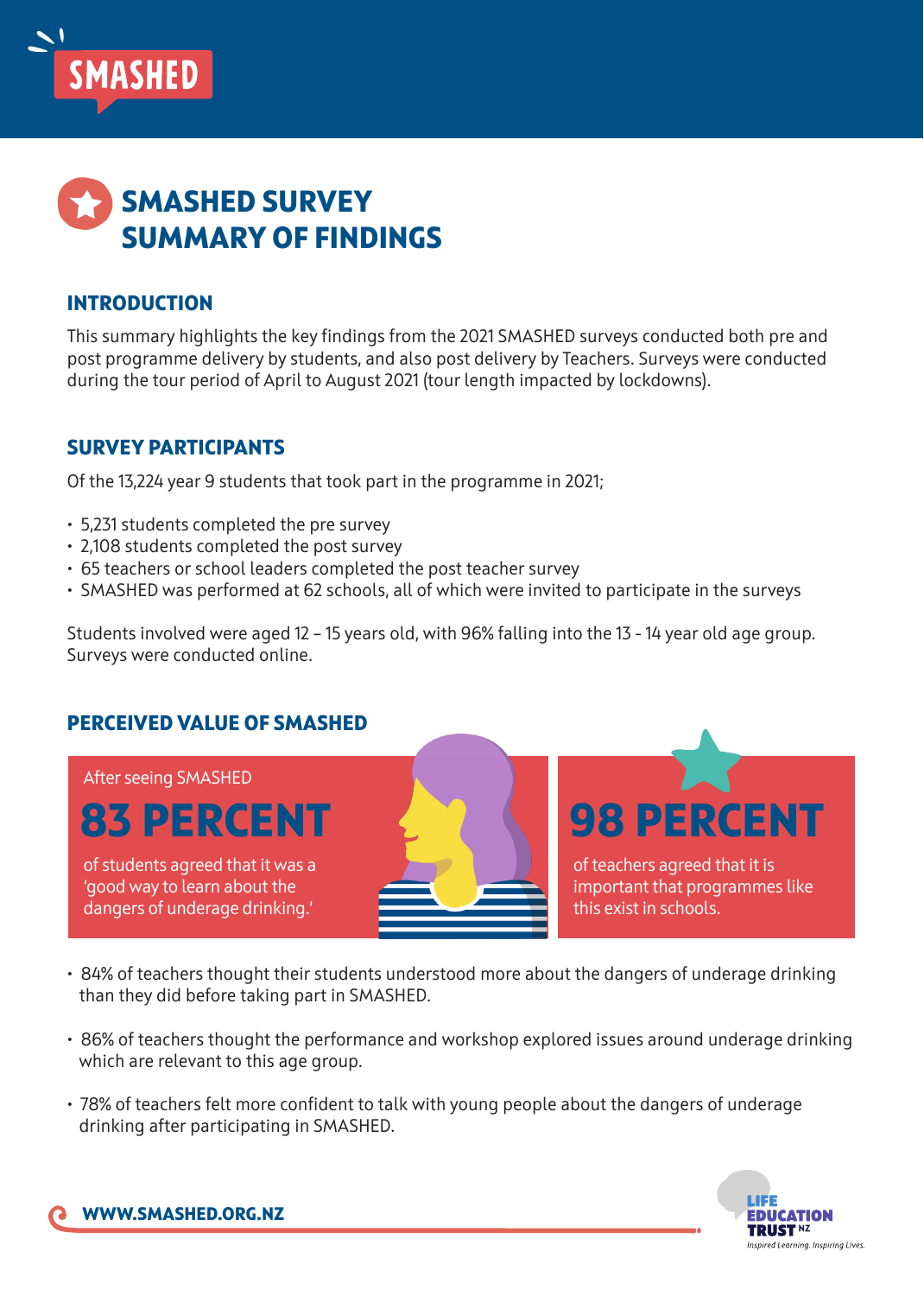

#### **KNOWLEDGE ABOUT THE DANGERS OF UNDERAGE DRINKING**

After participating in SMASHED 52% of students reported they knew 'lots' about the dangers of underage drinking, an increase in 17%.

#### **AWARENESS OF THE IMPACTS OF CONSUMING ALCOHOL**

Before taking part in SMASHED a high proportion of students had awareness around the potential physical impacts of drinking alcohol such as feeling poorly the next day, impacts on brain and body development and potential to get in trouble, of doing something silly or getting in an accident.

The most significant shift between pre and post knowledge included the mental and emotional impacts; 'feeling sad, anxious or depressed' (22% increase in awareness), 'feeling grumpy and falling out with friends' (19% increase in awareness).

Many research pieces show deteriorating mental health and emotional wellbeing statistics of young people in New Zealand, with rates of depression and anxiety on the rise. To see the large shift in awareness of the impacts that alcohol can have on emotional wellbeing is very encouraging.

We also saw a considerable shift in awareness about 'posting inappropriately on social media' (18% increase in awareness).



#### **IDENTIFIED POTENTIAL IMPACT CONNECTED WITH** DRINKING ALCOHOL UNDERAGE

#### **KNOWLEDGE ABOUT THE LEGAL AGES FOR PURCHASING ALCOHOL**

After participating in SMASHED 92% of students were aware of the legal age for purchasing alcohol in New Zealand, compared to 86% prior to taking part.

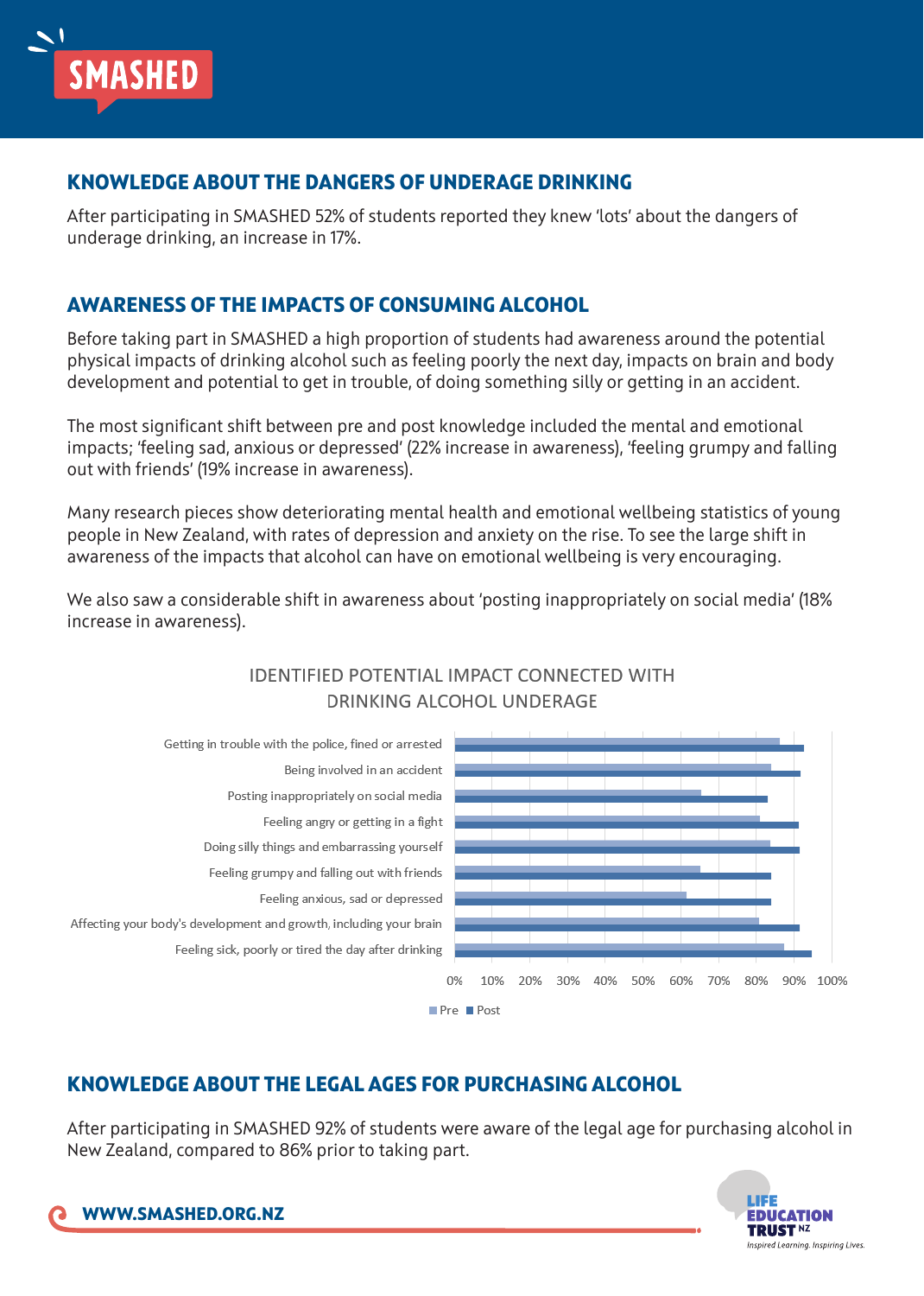#### **WHERE TO GET SUPPORT**

After participating in SMASHED 74% of students knew where they could go to get help if they experience problems with alcohol, an increase in 31%.

With high depression statistics in youth, this increased knowledge of where to seek help is very positive.

#### **PEER PRESSURE**

**SMASHED** 

After participating in SMASHED, 93% of students reported they understood what peer pressure is, an increase of 5%.

Students showed understanding of strategies to stand up to peer pressure if offered alcohol. The most common themes recorded were to:

- Say no
- Walk away
- Change the subject

#### **Response examples:**

- "Stand your ground, ask for support from a trusted adult, friend or peer."
- "You can stop and think. Tell someone you know and trust."
- "I would just say no if they don't accept my answer and try to pressure me then they aren't the type of friends I want to have."
- "Do what you want to do and not what they want you to do."
- "Stand up for what you believe. If you think that you shouldn't be drinking, then don't."
- "Act responsibly and evaluate the consequences. Walk away, say no and work your way around the situation."
- "Say no, distance yourself from them and if they keep egging you on, tell them why you won't drink alcohol and why it's bad for young people."

#### **DECISION MAKING**

Prior to taking part in SMASHED 77% of students felt equipped to make the right choices about drinking alcohol. After taking part this rose to 84%, showing an increase of 7%.

#### **STUDENTS KEY LEARNINGS**

The most common themes in response to the most important learning taken from SMASHED were:

- Don't drink underage
- The negative affects of drinking
- The effects of peer pressure

**WWW.SMASHED.ORG.NZ**

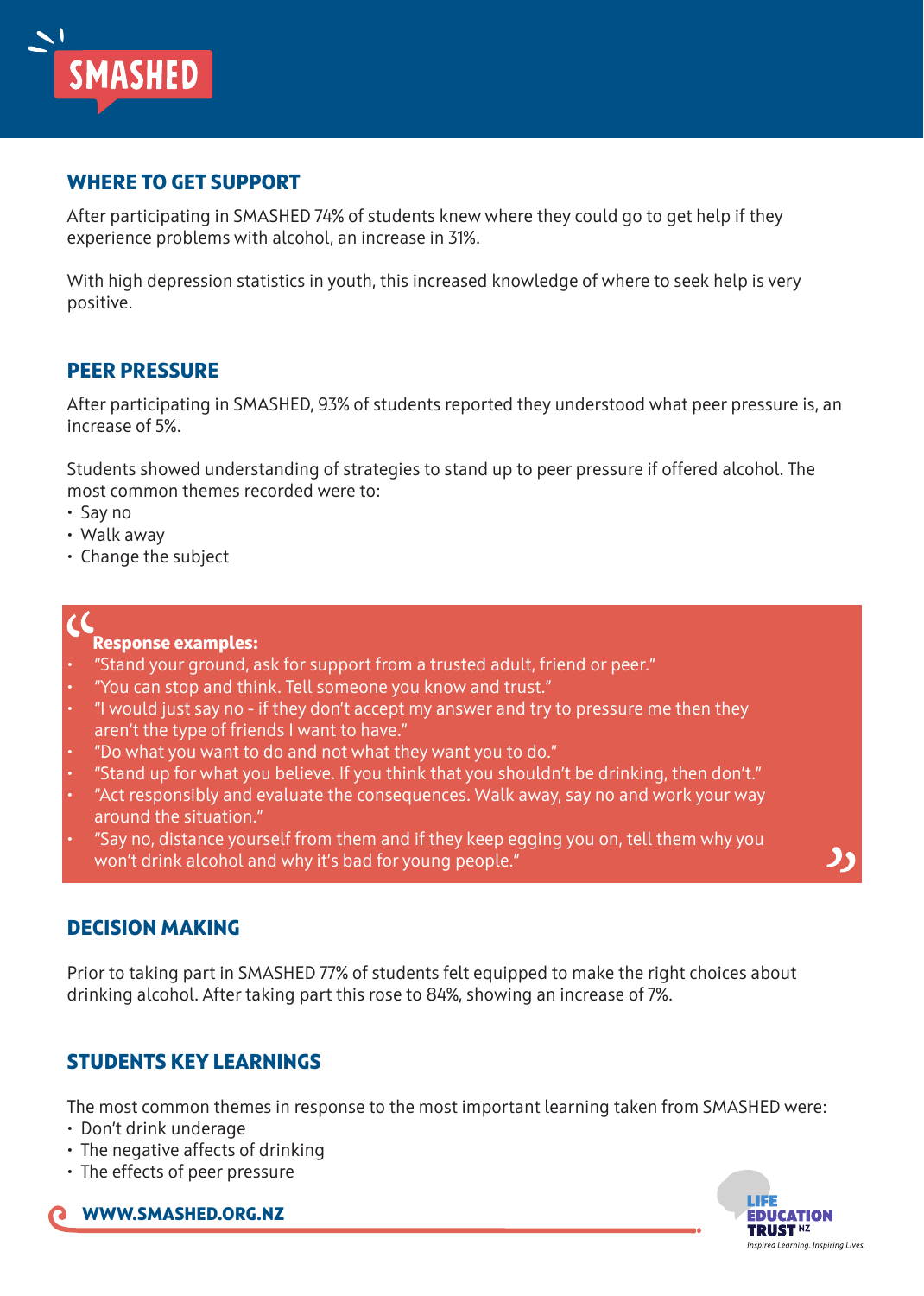# **SMASHED**

## $\epsilon$

#### **Response examples:**

- "That drinking is bad for you mentally and physically."
- "Drinking alcohol when underage can seriously damage you."
- "Where to get help if someone needs it."
- "That not only does alcohol affect you, but it also affects the people around you."
- "That these sorts of things can happen to others and you, and that there are ways to stop it."
- "Always think of the consequences."
- "Peer pressure is a huge factor and surrounding yourself with the right people is very important."

#### **TEACHERS' FEEDBACK**

- 95% of teachers would like this programme to visit their school again next year
- 95% felt the team of actors were professional and competent
- 95% felt SMASHED was well produced and presented
- 86% thought the performance and workshop explored issues around underage drinking which were relevant to the students' age group
- 78% of teachers felt more confident in talking to young people about the dangers of underage drinking after participation

#### **Teachers reported that students gained new learnings about (response examples):**

- "That they have agency to make good choices."
- "Highlighting how they can get involved and how things can escalate quickly with alcohol use."
- "I think they learnt to consider other possibilities when they are offered alcohol, and to understand that they might not be the only one not keen to drink. To be brave and stand up for themselves."
- "The physical and emotional dangers of drinking underage."
- "Ways in which they can say no or get out of an awkward situation."
- "I think that they may have picked up on how influential their friend groups are."
- "They have been able to pick-up real-life skills through the scenarios which will give them more confidence in making responsible decisions."